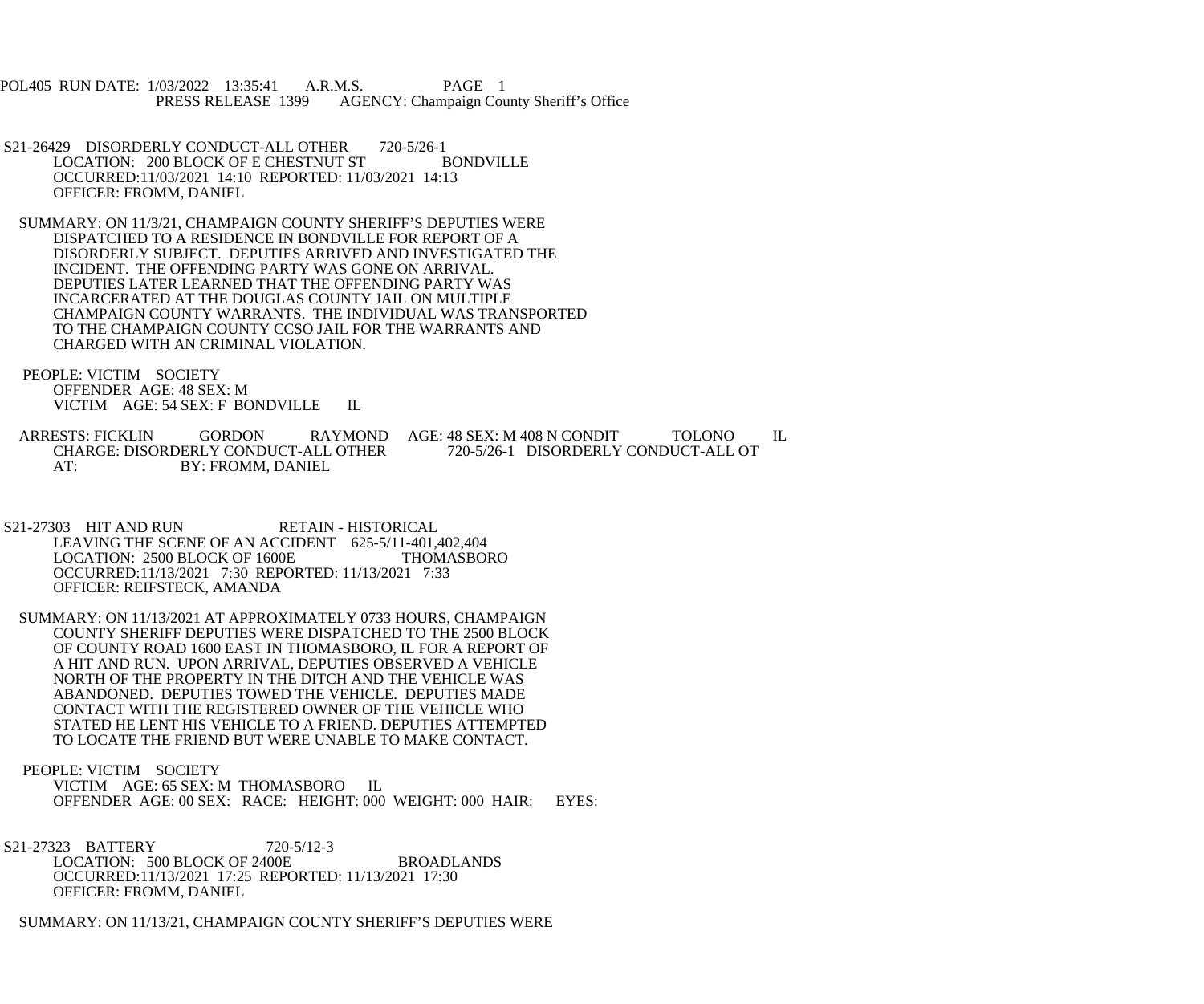POL405 RUN DATE: 1/03/2022 13:35:41 A.R.M.S. PAGE 2<br>PRESS RELEASE 1399 AGENCY: Champaign Cou AGENCY: Champaign County Sheriff's Office DISPATCHED TO A RESIDENCE IN RAYMOND TOWNSHIP FOR REPORT OF A DOMESTIC. DEPUTIES ARRIVED AND LEARNED THAT A BATTERY OCCURRED. THE OFFENDING PARTY WAS ISSUED A NOTICE TO APPEAR AND A COURT DATE.

 OFFENDER AGE: 46 SEX: M VICTIM AGE: 21 SEX: M SANGER CA

ARRESTS: BOYER WILLIAM R AGE: 46 SEX: M 1170 W STEVENSON FREEPORT IL<br>CHARGE: BATTERY 720-5/12-3 BATTERY CHARGE: BATTERY 720-5/12-3 BATTERY AT: BY: FROMM, DANIEL

- S21-27334 CRIMINAL DAMAGE TO PROPERTY 720-5/21-1 LOCATION: 1200 BLOCK OF SAVOY PLAZA LN SAVOY OCCURRED:11/13/2021 22:15 REPORTED: 11/13/2021 23:20 OFFICER: MAIDENS, MARK
- SUMMARY: ON SATURDAY EVENING NOVEMBER 13, 2021 A DEPUTY OF THE CHAMPAIGN COUNTY SHERIFF'S OFFICE RESPONDED TO A BUSINESS PARKING LOT IN THE VILLAGE OF SAVOY FOR REPORTED CRIMINAL DAMAGE TO PROPERTY. A VEHICLE WAS FOUND TO HAVE BEEN DAMAGED WHILE THE OWNER WAS WITHIN A BUSINESS. THERE IS NO SUSPECT INFO; NO ARREST HAS BEEN MADE.
- PROPERTY: DAMAGED 1 AUTO PART & ACCESSORY

 OFFENDER AGE: 00 SEX: U RACE: U HEIGHT: 000 WEIGHT: 000 HAIR: EYES: VICTIM AGE: 23 SEX: M URBANA IL

 S21-27336 FAILURE TO REDUCE SPEED 625-5/11-601A ACCIDENT INVOLVING DEATH DEATH INVESTIGATION DRIVING UNDER REVOKED LICENSE 625-5/6-303 LOCATION: 2500 BLOCK OF HOMER LAKE RD OGDEN TWP OCCURRED:11/14/2021 0:01 REPORTED: 11/14/2021 0:20 OFFICER: CHRISTENSEN, CORY

 SUMMARY: CCSO DEPUTIES, FIRE AND MEDICAL RESPONDED TO A SINGLE VEHICLE TRAFFIC CRASH IN OGDEN TOWNSHIP. UPON ARRIVAL, DEPUTIES DISCOVERED A SUV WITH HEAVY FRONT END DAMAGE IN THE FRONT YARD OF A RESIDENCE AFTER PRESUMABLY STRIKING A TREE. THE DRIVER WAS DISCOVERED LAYING ON THE GROUND OUTSIDE OF THE CRASHED VEHICLE. THE DRIVER WAS PRONOUNCED DECEASED ON SCENE BY MEDICAL PERSONNEL. DEPUTIES AND THE CHAMPAIGN CO. CORONER'S OFFICE PROCESSED THE SCENE.

 PEOPLE: VICTIM SOCIETY OFFENDER AGE: 39 SEX: M OFFENDER SEX: RACE: HEIGHT: 000 WEIGHT: 000 HAIR: EYES: VICTIM AGE: 39 SEX: M VILLA GROVE IL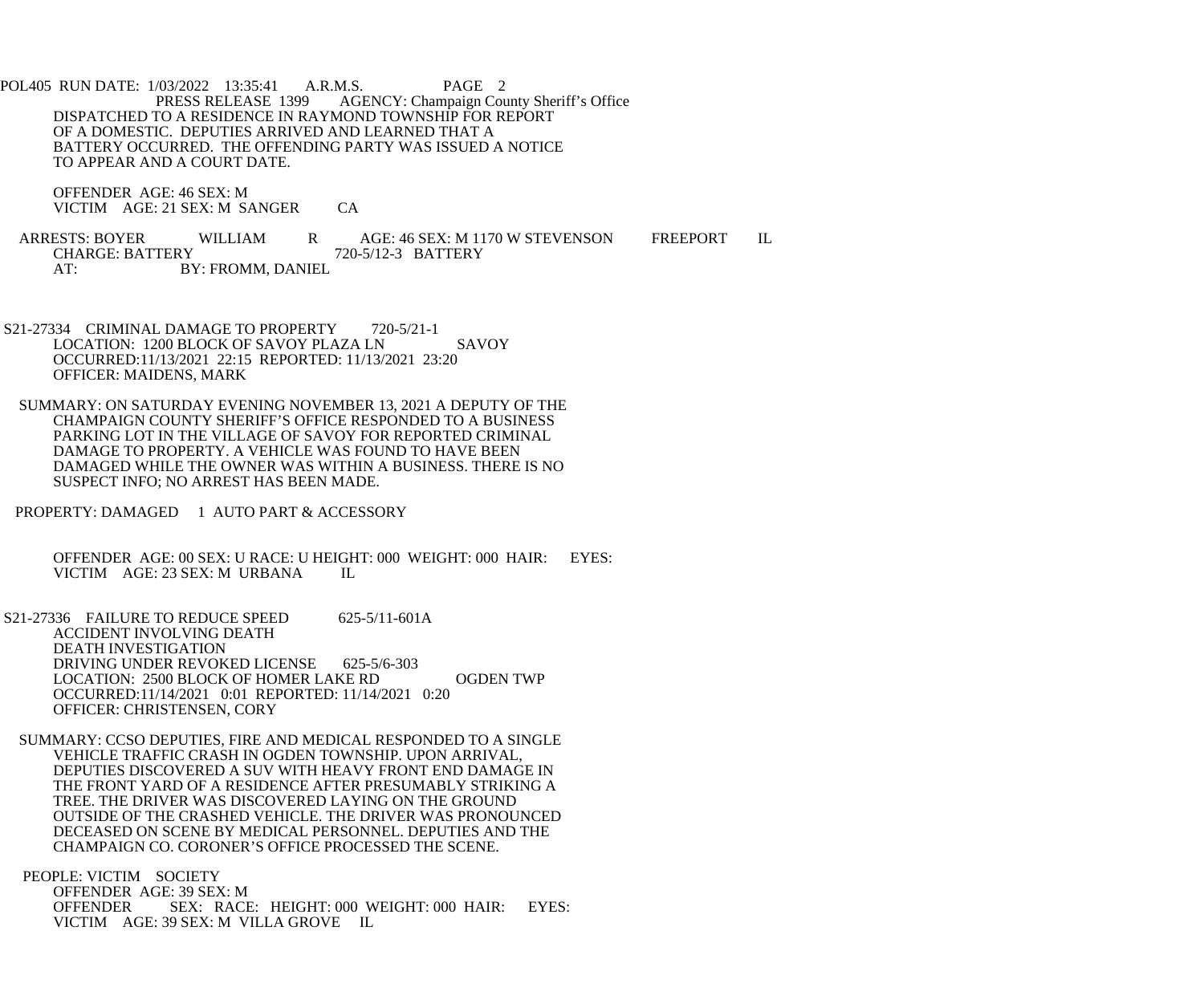POL405 RUN DATE: 1/03/2022 13:35:41 A.R.M.S. PAGE 3 PRESS RELEASE 1399 AGENCY: Champaign County Sheriff's Office

- S21-27549 BURGLARY RESIDENTIAL 720-5/19-3 LOCATION: 700 BLOCK OF S CLEVELAND ST PHILO OCCURRED:11/16/2021 14:00 REPORTED: 11/16/2021 19:11 OFFICER: PING, JOEL
- SUMMARY: ON NOVEMBER 16, 2021, CHAMPAIGN COUNTY SHERIFF'S DEPUTIES RESPONDED TO AN ADDRESS IN THE VILLAGE OF PHILO FOR REPORT OF A RESIDENTIAL BURGLARY. THE REPORTING PERSON ADVISED THAT SOMEONE HAD ENTERED THEIR RESIDENCE AND ITEMS HAD BEEN TAKEN. THERE IS NO SUSPECT INFORMATION AT THIS TIME. NOTHING FURTHER TO REPORT.

PROPERTY: STOLEN 1 JEWELRY-OTHER

- STOLEN 1 JEWELRY-NECKLACE
- STOLEN 1 JEWELRY-OTHER
- STOLEN 1 JEWELRY-RING
- STOLEN 1 JEWELRY-RING
- STOLEN 1 JEWELRY-NECKLACE
- STOLEN 1 OTHER PROPERTY THAN LISTD

 OFFENDER AGE: 00 SEX: U RACE: U HEIGHT: 000 WEIGHT: 000 HAIR: EYES: VICTIM AGE: 52 SEX: F PHILO IL

- S21-27556 BURGLARY 720-5/19-1<br>CRIMINAL DAMAGE TO PROPERTY 720-5/21-1 CRIMINAL DAMAGE TO PROPERTY LOCATION: 1300 BLOCK OF EASTERN AV URBANA OCCURRED:11/16/2021 22:31 REPORTED: 11/16/2021 22:31 OFFICER: MAYO, NICHOLAS
	- SUMMARY: ON 11-16-21, DEPUTIES WERE DISPATCHED TO A RESIDENCE IN URBANA TOWNSHIP FOR A REPORT OF TWO SUSPICIOUS PERSONS WALKING ON THE RP'S PROPERTY. AFTER ARRIVING ON SCENE, AND CHECKING THE PROPERTY WITH THE RP. IT WAS DISCOVERED THAT A LARGE HOLE WAS PRESENT IN THE STORAGE SHED LOCATED ON THE PROPERTY. IT WAS DETERMINED THAT DUE TO THE TIME LAPS OF WHEN THIS HOLE WAS CREATED, NO WORKABLE EVIDENCE WOULD BE RECOVERED. DEPUTIES ATTEMPTED TO COLLECT FINGER PRINTS FROM AN ITEM WHICH THE RP BELIEVED THE SUSPICIOUS SUBJECTS HANDLED. NO WORKABLE PRINTS WERE LOCATED.

OFFENDER AGE: 00 SEX: U RACE: U HEIGHT: 000 WEIGHT: 000 HAIR: EYES: OFFENDER AGE: 00 SEX: U RACE: U HEIGHT: 000 WEIGHT: 000 HAIR: EYES: OFFENDER AGE: 00 SEX: U RACE: U HEIGHT: 000 WEIGHT: 000 HAIR: VICTIM AGE: 80 SEX: M URBANA LL VICTIM AGE: 80 SEX: M URBANA IL<br>VICTIM AGE: 54 SEX: M URBANA IL VICTIM AGE: 54 SEX: M URBANA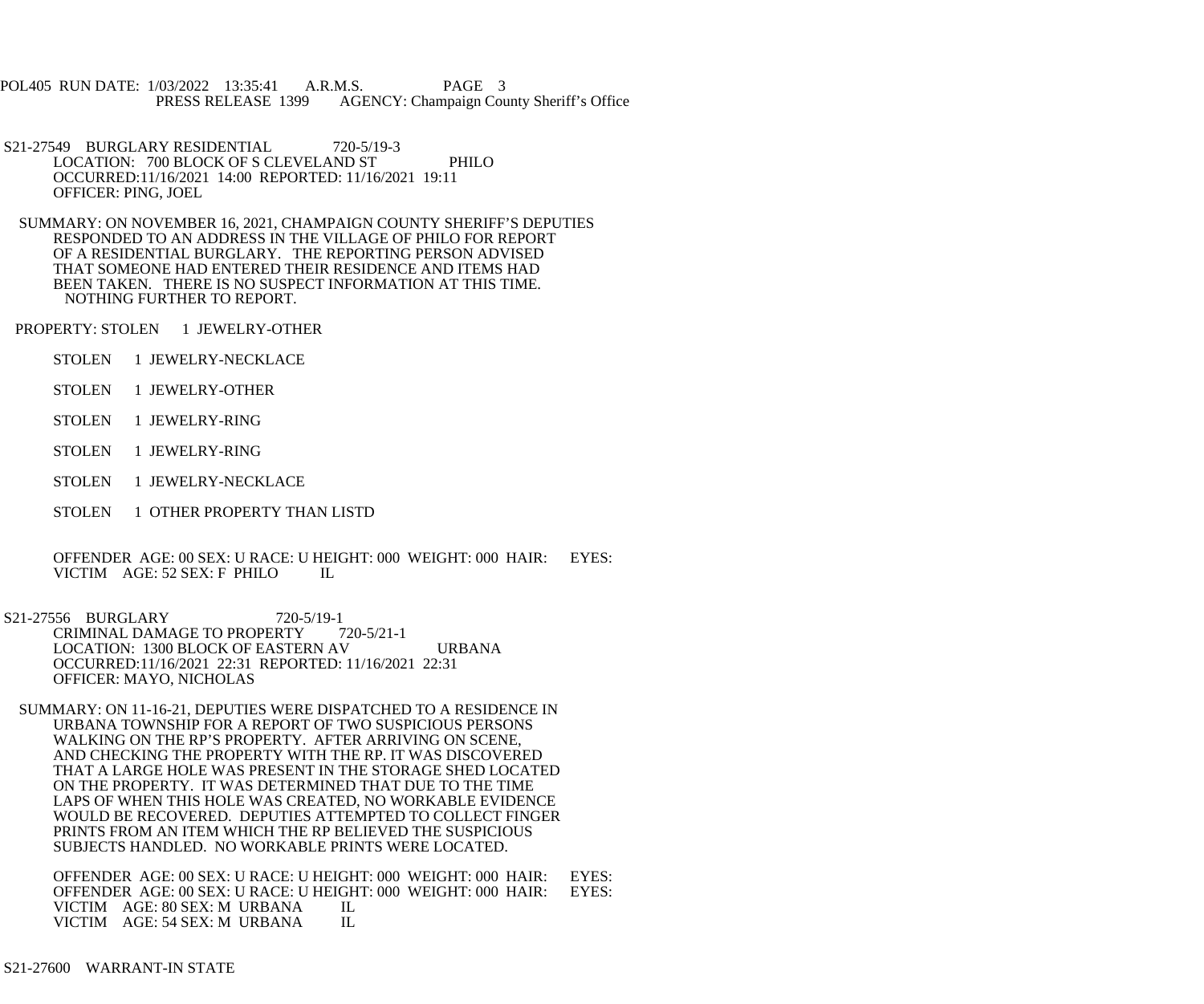POL405 RUN DATE: 1/03/2022 13:35:41 A.R.M.S. PAGE 4<br>PRESS RELEASE 1399 AGENCY: Champaign Cou AGENCY: Champaign County Sheriff's Office<br>URBNA LOCATION: 100 BLOCK OF E MAIN ST OCCURRED:11/17/2021 10:30 REPORTED: 11/17/2021 10:30 OFFICER: HELM, KARA

SUMMARY: DEFENDANT APPEARED IN COURT WITH ACTIVE WARRANT

PEOPLE: VICTIM SOCIETY-WARRANTS/RECOVERED PROPERTY

ARRESTS: SEBENS CHRISTOPHER AGE: 35 SEX: M 104 N LUDLOW RANTOUL IL CHARGE: WARRANT-IN STATE WARRANT WARRANT-IN STATE AT: BY: HELM, KARA

 S21-27610 WARRANT-IN STATE WARRANT-IN STATE LOCATION: 100 BLOCK OF E MAIN ST URBANA OCCURRED:11/17/2021 16:00 REPORTED: 11/17/2021 16:00 OFFICER: BULLARD,DYLAN

 SUMMARY: FEMALE GIVEN TWO NOTICES TO APPEAR IN CASES: 21TR2223 AND 21TR2224 AT THE CHAMPAIGN COUNTY COURTHOUSE.

PEOPLE: VICTIM SOCIETY-WARRANTS/RECOVERED PROPERTY

ARRESTS: TURNER TRESTINA R AGE: 21 SEX: F 801 W MAPLE CHAMPAIGN IL<br>CHARGE: WARRANT-IN STATE WARRANT WARRANT-IN STATE WARRANT WARRANT-IN STATE AT: BY: BULLARD, DYLAN<br>TURNER TRESTINA R A TURNER TRESTINA R AGE: 21 SEX: F 801 W MAPLE CHAMPAIGN IL CHARGE: WARRANT-IN STATE WARRANT WARRANT-IN STATE AT: BY: BULLARD,DYLAN

 S21-27639 ACCIDENT INVOLVING TRAIN DISOBEY TRAFFIC SIGNAL/RR CROSSING 625-5/11-1201 OPERATE UNINSURED MOTOR VEHICLE 625-5/3-707<br>LOCATION: S DUNLAP AV (@E AIR / @ E AIRPORT RD OCCURRED:11/18/2021 2:14 REPORTED: 11/18/2021 2:15 OFFICER: CARLSON,CHRISTOPHER T

 SUMMARY: ON 11/18/2021 AT APPROXIMATELY 2015 HOURS CHAMPAIGN COUNTY SHERIFF DEPUTIES WERE DISPATCHED TO A RAILROAD CROSSING IN SAVOY FOR AN ACCIDENT WITH INJURIES. UPON INVESTIGATING, DEPUTIES LEARNED THAT A VEHICLE HAD BEEN STRUCK BY AN AMTRAK TRAIN AND THERE WERE NO REPORTED INJURIES. THE TRAIN SUSTAINED MINOR DAMAGE AND THE PASSENGER CAR WAS TOTALED. THE DRIVER OF THE PASSENGER CAR REFUSED MEDICAL TREATMENT AND WAS RELEASED ON CITATIONS.

PEOPLE: VICTIM SOCIETY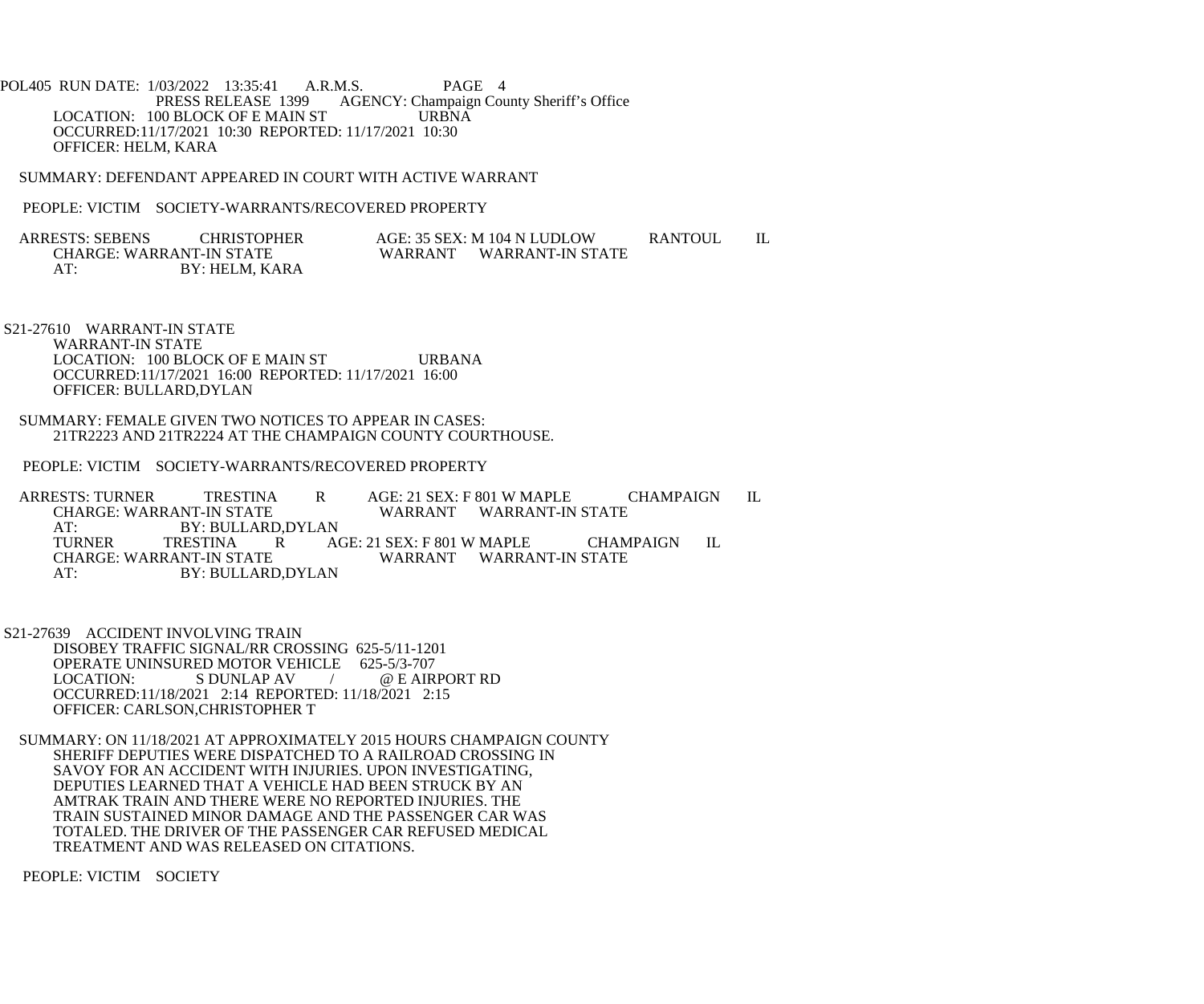POL405 RUN DATE: 1/03/2022 13:35:41 A.R.M.S. PAGE 5<br>PRESS RELEASE 1399 AGENCY: Champaign Cou AGENCY: Champaign County Sheriff's Office OFFENDER AGE: 23 SEX: F VICTIM AMTRAK CHICAGO IL

ARRESTS: LYNCH JESSICA D AGE: 23 SEX: F 2003 E FLORIDA AVE #A URBANA IL<br>CHARGE: DISOBEY TRAFFIC SIGNAL/RR CROSSING 625-5/11-120 DISOBEY TRAFFIC SIGNAL/RR CHARGE: DISOBEY TRAFFIC SIGNAL/RR CROSSING AT: BY: CARLSON, CHRISTOPHER T<br>LYNCH JESSICA D AGE: 23 SEX: AGE: 23 SEX: F 2003 E FLORIDA AVE #A URBANA IL<br>TOR VEHICLE 625-5/3-707 OPERATE UNINSURED MOTOR V CHARGE: OPERATE UNINSURED MOTOR VEHICLE AT: BY: CARLSON,CHRISTOPHER T

- S21-27673 WARRANT-IN STATE LOCATION: 200 BLOCK OF E MAIN ST URBANA OCCURRED:11/18/2021 10:55 REPORTED: 11/18/2021 10:55 OFFICER: METZLER, JEFFREY
- SUMMARY: DEPUTIES WERE DISPATCHED TO THE 200 BLOCK OF E. MAIN ST. IN THE CITY OF URBANA FOR A REPORT OF A WANTED SUBJECT. THE SUBJECT WAS LOCATED AND ISSUED A NOTICE TO APPEAR.
- PEOPLE: VICTIM SOCIETY-WARRANTS/RECOVERED PROPERTY

ARRESTS: KEYS ALBERT AGE: 40 SEX: M 705 MCARTHUR COURT URBANA IL CHARGE: WARRANT-IN STATE WARRANT WARRANT-IN STATE AT: BY: METZLER, JEFFREY

- S21-27697 FRAUD-CREDIT CARD 720-5/17-31 THRU 46<br>LOCATION: 400 BLOCK OF BURWASH AV SAVOY LOCATION: 400 BLOCK OF BURWASH AV OCCURRED: 2/01/2020 0:00 REPORTED: 11/18/2021 14:04 OFFICER: CUMMINGS, MATTHEW
- SUMMARY: ON 11/18/21 AT APPROXIMATELY 1400 HOURS, CHAMPAIGN COUNTY SHERIFF DEPUTIES TOOK A REPORT OF SUSPECTED CREDIT CARD FRAUD THAT HAS BEEN GOING ON FOR OVER A YEAR. THERE ARE NO SUSPECTS.

OFFENDER AGE: 00 SEX: U RACE: U HEIGHT: 000 WEIGHT: 000 HAIR: EYES: VICTIM AGE: 90 SEX: F SAVOY VICTIM AGE: 90 SEX: F SAVOY

 S21-27737 OTHER TROUBLE/INFO RPT LOCATION: 600 BLOCK OF CUNNINGHAM AV URBANA OCCURRED:11/18/2021 22:38 REPORTED: 11/18/2021 22:38 OFFICER: LIVINGSTON, ANDREW

 SUMMARY: ON 11/18/2021, CHAMPAIGN COUNTY SHERIFF DEPUTIES CONDUCTED A TRAFFIC STOP ON A VEHICLE. WHEN DEPUTIES RAN THE AFFIXED REGISTRATION ON THE VEHICLE IT WAS RETURNING AS A STOLEN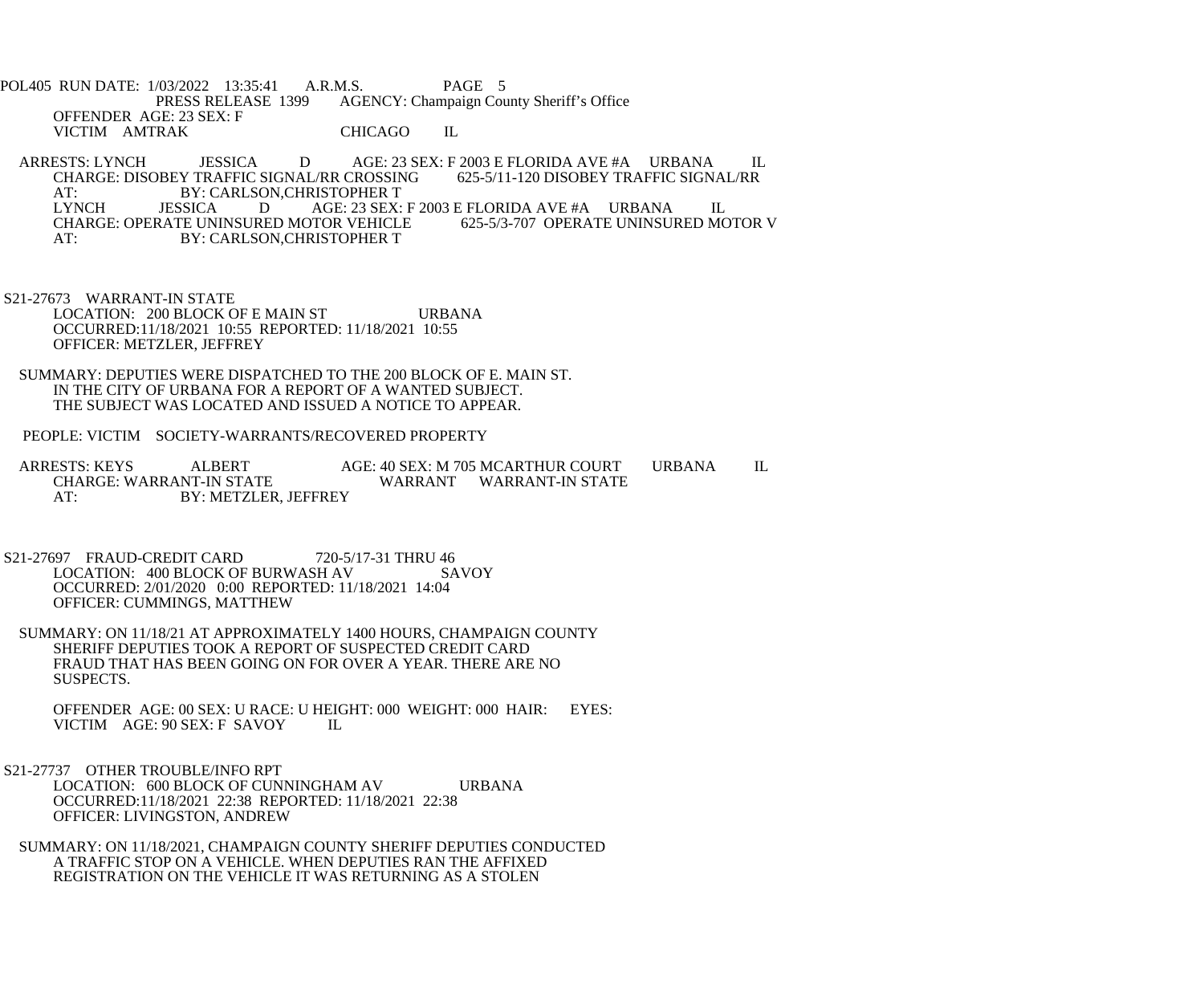POL405 RUN DATE: 1/03/2022 13:35:41 A.R.M.S. PAGE 6<br>PRESS RELEASE 1399 AGENCY: Champaign Cou AGENCY: Champaign County Sheriff's Office VEHICLE. DEPUTIES LATER LEARNED THAT IT WAS PARTIAL MATCH ON THE VEHICLE IDENTIFICATION NUMBER AND THE VEHICLE WAS NOT STOLEN. THE SUBJECTS INSIDE THE VEHICLE WERE RELEASED FROM THE SCENE. NOTHING FURTHER.

PEOPLE: VICTIM SOCIETY

OFFENDER AGE: 00 SEX: U RACE: U HEIGHT: 000 WEIGHT: 000 HAIR: EYES:

 S21-27779 OTHER TROUBLE/INFO RPT LOCATION: 200 BLOCK OF SCOTTSWOOD DR URBANA OCCURRED:11/19/2021 12:27 REPORTED: 11/19/2021 12:29 OFFICER: BEARCE, JAROD

 SUMMARY: ON 11/19/2021 AT APPROXIMATELY 1231 HRS. CCSO DEPUTIES WERE DISPATCHED TO AN ADDRESS IN URBANA TOWNSHIP FOR A REPORT OF THREATS. AFTER SPEAKING WITH INVOLVED PARTIES ONE INDIVIDUAL LEFT AND TRAVELED TO CARLE HOSPITAL, PARTIES WERE SEPARATED.

 PEOPLE: VICTIM SOCIETY OFFENDER AGE: 21 SEX: F

 S21-27808 RECOVERED PROPERTY ONLY LOCATION: 2200 BLOCK OF E UNIVERSITY AVE URBANA OCCURRED:11/18/2021 0:00 REPORTED: 11/19/2021 19:58 OFFICER: BOLT, GAGE

 SUMMARY: ON 11/19/2021 AT APPROXIMATELY 2000 HOURS DEPUTIES WERE DISPATCHED TO THE REPORT OF RECOVERED PROPERTY IN URBANA TWP. DEPUTIES COLLECTED THE THREE CELLPHONES FROM THE REPORTING PERSON AND LOCATED THE OWNER OF ONE OF THE CELLPHONES.

 PEOPLE: VICTIM SOCIETY-WARRANTS/RECOVERED PROPERTY OFFENDER AGE: 00 SEX: U RACE: U HEIGHT: 000 WEIGHT: 000 HAIR: EYES:

S21-27877 BATTERY-DOMESTIC 720-5/12-3.2 INTERFER W/REPORT DOM VIOLENCE 720-5/12-3.5 LOCATION: 1600 BLOCK OF POINT DR MAHOMET OCCURRED:11/20/2021 20:08 REPORTED: 11/20/2021 20:08 OFFICER: WILLMORE, JUSTIN

 SUMMARY: ON NOVEMBER 20, 2021, CHAMPAIGN COUNTY SHERIFF'S DEPUTIES WERE DISPATCHED TO THE 1600 BLOCK OF POINT DR. MAHOMET TOWNSHIP FOR THE REPORT OF A DOMESTIC BATTERY. DEPUTIES ARRIVED ON SCENE AND SPOKE TO THE VICTIM. UPON SPEAKING TO THE VICTIM DEPUTIES LEARNED THAT A BATTERY OCCURRED. THE SUSPECT WAS LOCATED AND WAS TAKEN INTO CUSTODY.

 OFFENDER AGE: 36 SEX: M VICTIM AGE: 31 SEX: F MAHOMET IL

ARRESTS: WILLIS TRENTON R AGE: 36 SEX: M 606 OAK DR MAHOMET IL<br>CHARGE: BATTERY-DOMESTIC 720-5/12-3.2 BATTERY-DOMESTIC 720-5/12-3.2 BATTERY-DOMESTIC AT: BY: WILLMORE, JUSTIN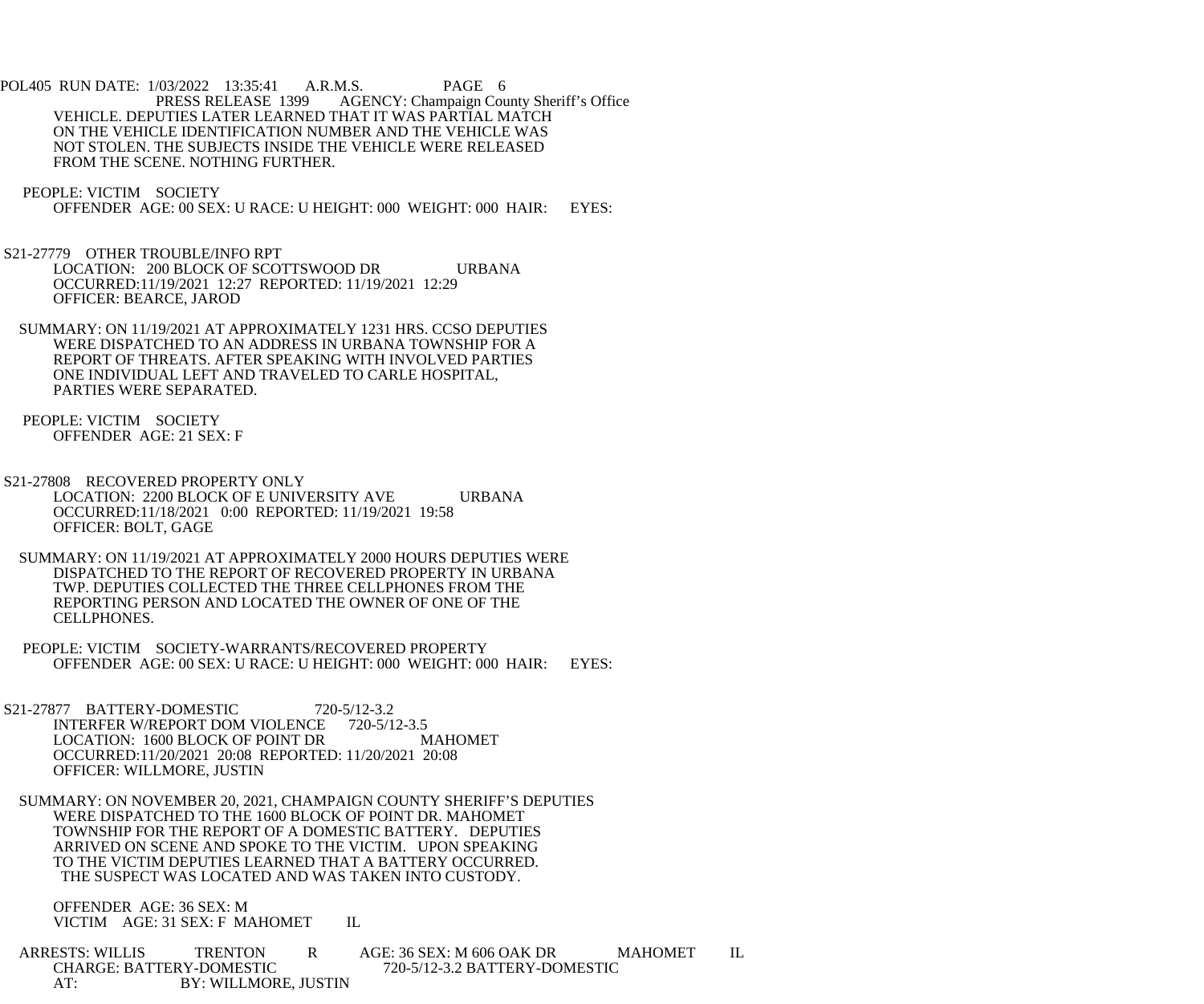POL405 RUN DATE: 1/03/2022 13:35:41 A.R.M.S. PAGE 7<br>PRESS RELEASE 1399 AGENCY: Champaign Cou PRESS RELEASE 1399 AGENCY: Champaign County Sheriff's Office<br>WILLIS TRENTON R AGE: 36 SEX: M 606 OAK DR MAHOM TRENTON R AGE: 36 SEX: M 606 OAK DR MAHOMET IL<br>ERFER W/REPORT DOM VIOLENCE 720-5/12-3.5 INTERFER W/REPORT DOM VIO CHARGE: INTERFER W/REPORT DOM VIOLENCE AT: BY: WILLMORE, JUSTIN

- S21-27910 DOMESTIC DISPUTE 750-60-101 LOCATION: 2700 BLOCK OF E HIGH ST URBANA OCCURRED:11/21/2021 2:30 REPORTED: 11/21/2021 2:59 OFFICER: BOLT, GAGE
- SUMMARY: ON 11/21/21 AT APPROXIMATELY 0300 HOURS, DEPUTIES RESPONDED TO THE REPORT OF AN UNKNOWN PROBLEM IN URBANA TWP. DEPUTIES ATTEMPTED TO SPEAK WITH BOTH PARTIES, AND A VERBAL ARGUMENT HAD TAKEN PLACE. THE FEMALE HALF WAS UNCOOPERATIVE WITH DEPUTIES ON SCENE.

 OFFENDER AGE: 34 SEX: F VICTIM AGE: 32 SEX: M CAPITAL HEIGHTS MD

- S21-27998 BATTERY-DOMESTIC 720-5/12-3.2<br>VIOLATION ORDER PROTECTION 720-5/12-3.4 VIOLATION ORDER PROTECTION LOCATION: 1000 BLOCK OF CARROLL AV URBANA OCCURRED:11/22/2021 10:44 REPORTED: 11/22/2021 10:45 OFFICER: REIFSTECK, AMANDA
	- SUMMARY: ON 11/22/2021 AT APPROXIMATELY 1045 HOURS, CHAMPAIGN COUNTY SHERIFF DEPUTIES WERE DISPATCHED TO THE 1000 BLOCK OF CARROLL AVE. FOR A REPORT OF DOMESTIC BATTERY AND A VIOLATION OF AN ORDER OF PROTECTION. UPON DEPUTIES ARRIVAL, THEY MADE CONTACT WITH THE REPORTING PERSON WHO HAD A BITE MARK ON HIS LEFT BICEP. DEPUTIES MADE CONTACT WITH THE ALLEGED OFFENDER AND PLACED HER UNDER ARREST. SHE WAS TRANSPORTED TO THE CHAMPAIGN COUNTY SATELLITE JAIL.

 OFFENDER AGE: 32 SEX: F VICTIM AGE: 39 SEX: M URBANA IL

ARRESTS: CLAY JALESSA T AGE: 32 SEX: F 1004 CARROLL APT #A URBANA IL CHARGE: BATTERY-DOMESTIC 720-5/12-3.2 BATTERY-DOMESTIC 720-5/12-3.2 BATTERY-DOMESTIC AT: BY: REIFSTECK, AMANDA<br>CLAY JALESSA T AGE: 32 S AGE: 32 SEX: F 1004 CARROLL APT #A URBANA IL<br>ECTION 720-5/12-3.4 VIOLATION ORDER PROTECTIO CHARGE: VIOLATION ORDER PROTECTION AT: BY: REIFSTECK, AMANDA

 S21-28126 THEFT \$500 AND UNDER 720-5/16-1 LOCATION: 2200 BLOCK OF ROLAND DR CHAMPAIGN OCCURRED:11/12/2021 12:00 REPORTED: 11/23/2021 12:57 OFFICER: REIFSTECK, AMANDA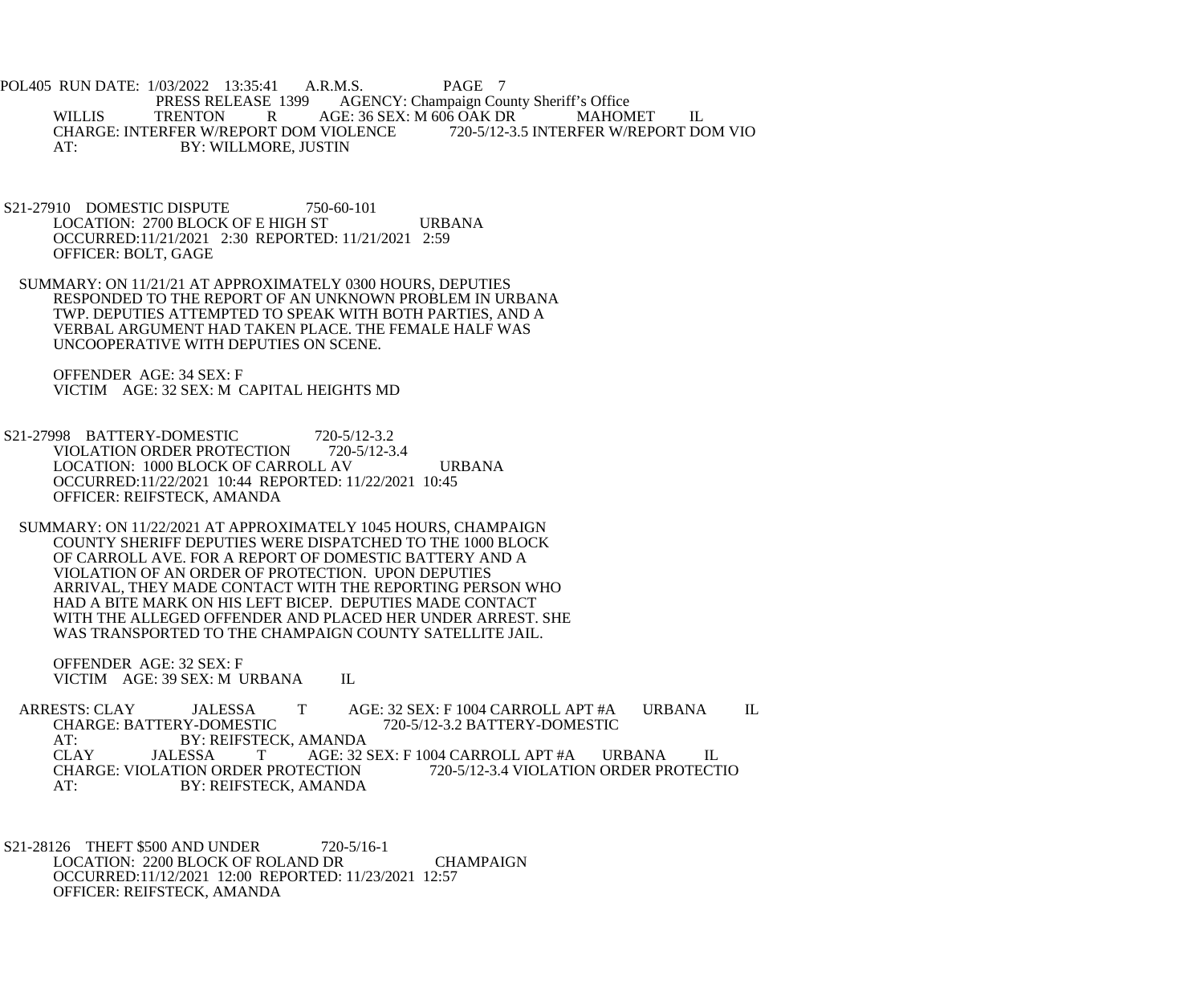POL405 RUN DATE: 1/03/2022 13:35:41 A.R.M.S. PAGE 8<br>PRESS RELEASE 1399 AGENCY: Champaign Cou AGENCY: Champaign County Sheriff's Office

- SUMMARY: ON 11/23/2021 AT APPROXIMATELY 1257 HOURS, CHAMPAIGN COUNTY SHERIFF DEPUTIES WERE DISPATCHED TO THE 2200 BLOCK OF ROLAND DR. IN CHAMPAIGN, IL FOR A REPORT OF STOLEN LICENSE PLATES. DEPUTIES SPOKE WITH THE REPORTING PERSON WHO STATED HIS DAUGHTER'S VEHICLE, THAT WAS PARKED IN FRONT OF HIS RESIDENCE ON THE STREET, HAD HER FRONT AND REAR LICENSE PLATE REMOVED FROM THE VEHICLE. DEPUTIES OBTAINED NECESSARY INFORMATION TO COMPLETE A REPORT.
- PROPERTY: STOLEN 2 LICENSE PLATE
	- STOLEN MOTOR VEHICLE-OTHER COLOR: DBL/ 2008 MAKE: TOYT MODEL: CAM BODY: 4D LIC#: TX GJ69HC
	- OFFENDER AGE: 00 SEX: U RACE: U HEIGHT: 000 WEIGHT: 000 HAIR: EYES: VICTIM AGE: 42 SEX: F APO AE
- S21-28187 WARRANT-IN STATE LOCATION: 100 BLOCK OF E MAIN ST URBANA OCCURRED:11/23/2021 14:20 REPORTED: 11/23/2021 14:20 OFFICER: HAMMEL, CHRIS
- SUMMARY: WARRANT ARREST IN COURTROOM J OF THE CHAMPAIGN COUNTY COURTHOUSE.
- PEOPLE: VICTIM SOCIETY-WARRANTS/RECOVERED PROPERTY
- ARRESTS: KING JULIUS E AGE: 36 SEX: M 1938 CR 3000N #38 RANTOUL IL<br>CHARGE: WARRANT-IN STATE WARRANT WARRANT-IN STATE WARRANT WARRANT-IN STATE AT: BY: HAMMEL, CHRIS
- S21-28168 BATTERY 720-5/12-3<br>LOCATION: FOUNTAIN VALLEY FOUNTAIN VALLEY / LIBERTY AV/LIBERTY A OCCURRED:11/23/2021 21:30 REPORTED: 11/23/2021 21:45 OFFICER: CARLSON,CHRISTOPHER T
- SUMMARY: ON 11/23/2021 AT APPROXIMATELY 2146 HOURS CHAMPAIGN COUNTY SHERIFF'S DEPUTIES WERE DISPATCHED TO THE 100 BLOCK OF FOUNTAIN VALLEY IN RANTOUL TOWNSHIP FOR A REPORTED BATTERY. THE VICTIM AND SUSPECT WERE BOTH LOCATED AND INTERVIEWED. NO ARREST HAS BEEN MADE AT THIS TIME.
	- OFFENDER AGE: 21 SEX: F VICTIM AGE: 48 SEX: F RANTOUL IL
- S21-28139 WARRANT-IN STATE LOCATION: 100 BLOCK OF SCHOOLVIEW DR HOMER OCCURRED:11/23/2021 22:13 REPORTED: 11/23/2021 22:13 OFFICER: FLOYD,CODY L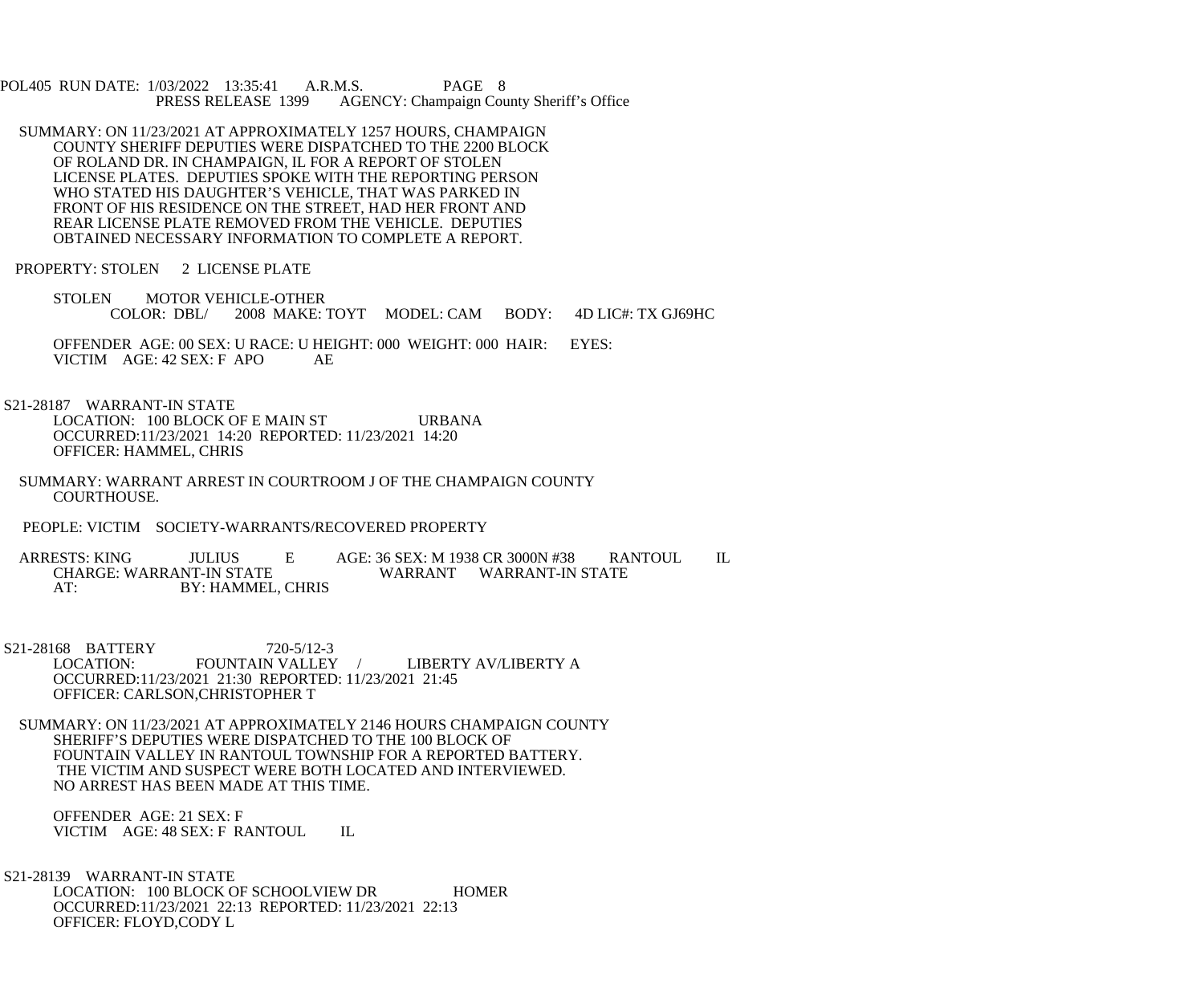POL405 RUN DATE: 1/03/2022 13:35:41 A.R.M.S. PAGE 9 PRESS RELEASE 1399 AGENCY: Champaign County Sheriff's Office

- SUMMARY: ON 11/23/21 CHAMPAIGN COUNTY SHERIFF'S DEPUTIES RECEIVED INFORMATION THAT A WANTED SUBJECT FREQUENTLY CAME AND WENT FROM AN ADDRESS ON SCHOOLVIEW IN HOMER, ILLINOIS. AT APPROXIMATELY 22:13 HOURS, A DEPUTY CONDUCTED A TRAFFIC STOP ON A VEHICLE KNOWN TO BE DRIVEN BY THE WANTED SUBJECT. THAT SUBJECT WAS IDENTIFIED AND ARRESTED ON THREE CHAMPAIGN COUNTY WARRANTS AND ONE PIATT COUNTY WARRANT.
- PEOPLE: VICTIM SOCIETY-WARRANTS/RECOVERED PROPERTY
- S21-28366 CRIMINAL DAMAGE TO PROPERTY 720-5/21-1 LOCATION: 1300 BLOCK OF BRIAN PL URBANA OCCURRED:11/26/2021 8:00 REPORTED: 11/26/2021 23:21 OFFICER: FLOYD,CODY L
- SUMMARY: ON 11/26/21 AT APPROXIMATELY 23:23 HOURS CHAMPAIGN COUNTY SHERIFF'S DEPUTIES WERE DISPATCHED TO THE 1300 BLOCK OR BRIAN PLACE IN URBANA TOWNSHIP FOR THE REPORT OF CRIMINAL DAMAGE TO A VEHICLE. A DEPUTY INTERVIEWED THE VICTIM AND COLLECTED EVIDENCE. NO SUSPECT INFORMATION IS AVAILABLE AT THIS TIME.
- PROPERTY: DAMAGED MOTOR VEHICLE-OTHER<br>COLOR: GRY/ 2016 MAKE: INFI M 2016 MAKE: INFI MODEL: Q60 BODY: SU LIC#: IN JAZZY96
	- OFFENDER AGE: 00 SEX: U RACE: U HEIGHT: 000 WEIGHT: 000 HAIR: EYES: VICTIM AGE: 30 SEX: M TERRE HAUTE IN
- S21-28482 UNLAWFUL VISITATION INTERFERENCE 720-5/10-5.5<br>LOCATION: SANIBEL DR / CAPTIVA ST/N / CAPTIVA ST/NORTHWOOD OCCURRED:11/28/2021 18:30 REPORTED: 11/28/2021 18:47 OFFICER: LIVINGSTON, ANDREW
- SUMMARY: ON 11/28/2021, CHAMPAIGN COUNTY SHERIFF DEPUTIES SPOKE WITH A REPORTING PERSON REGARDING CHILD CUSTODY ISSUES. DEPUTIES OBTAINED A STATEMENT FROM BOTH PARENTS AND THE JUVENILE. THE FATHER WAS ISSUED A STATE NOTICE TO APPEAR FOR UNLAWFUL VISITATION/ PARENTING TIME. NOTHING FURTHER.

 OFFENDER AGE: 45 SEX: M VICTIM AGE: 45 SEX: F URBANA IL

ARRESTS: MOORE CHRISTOPHER A AGE: 45 SEX: M 107 W NORTH FRONT ST SADORUS IL CHARGE: UNLAWFUL VISITATION INTER CHARGE: UNLAWFUL VISITATION INTERFERENCE<br>AT: 520-500-51.5 BY: LIVINGSTON. ANDREW BY: LIVINGSTON, ANDREW

S21-28492 BATTERY-DOMESTIC 720-5/12-3.2<br>LOCATION: GREEN ST / SFII LOCATION: GREEN ST / S FIFTH ST/S FIRST S OCCURRED:11/28/2021 20:18 REPORTED: 11/28/2021 20:48 OFFICER: CARLSON,CHRISTOPHER T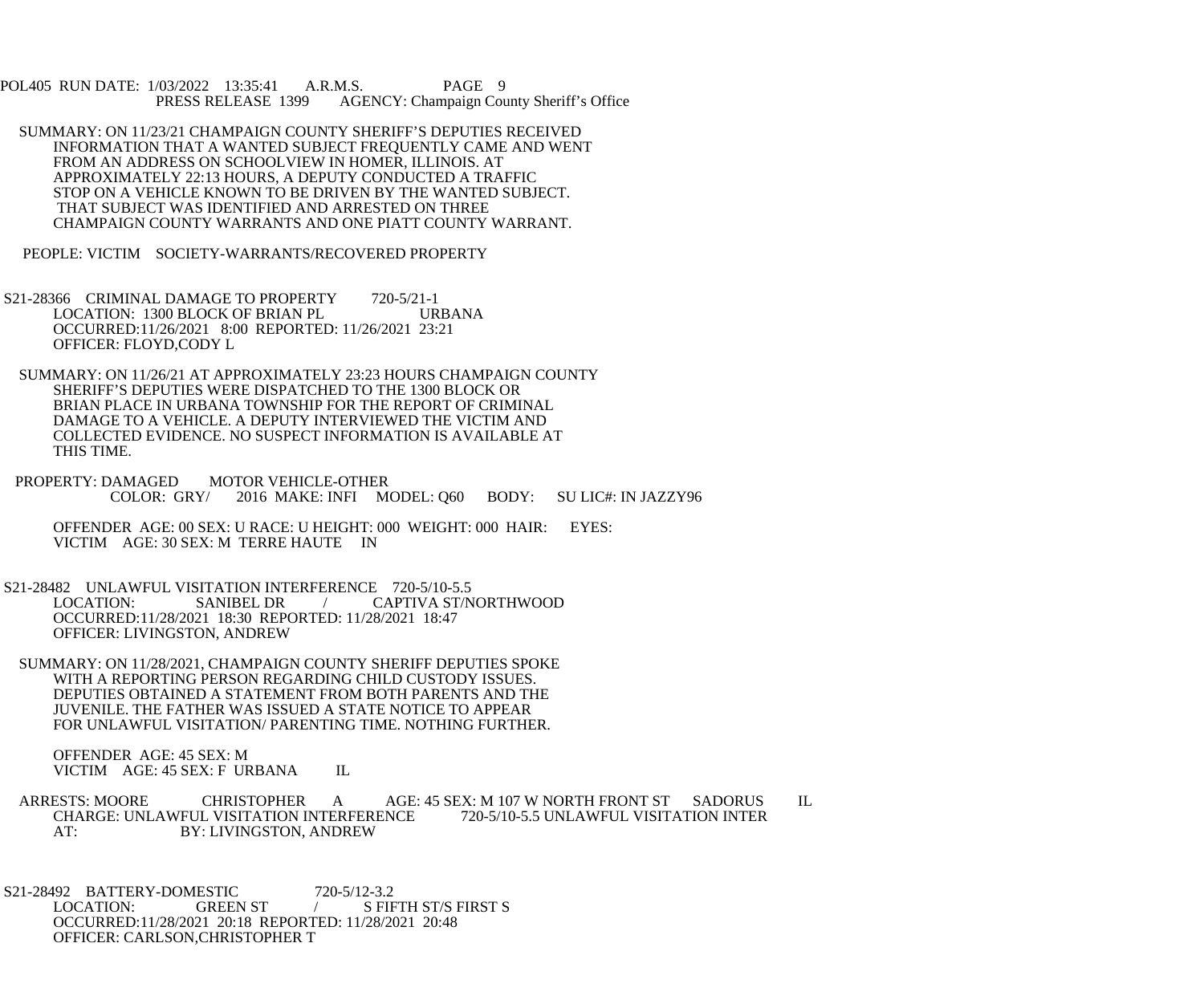POL405 RUN DATE: 1/03/2022 13:35:41 A.R.M.S. PAGE 10<br>PRESS RELEASE 1399 AGENCY: Champaign Cou AGENCY: Champaign County Sheriff's Office

 SUMMARY: ON 11/28/2021 AT APPROXIMATELY 2046 HOURS, A CHAMPAIGN COUNTY SHERIFF'S DEPUTY RESPONDED TO AN ADDRESS IN FISHER, IL FOR A REPORT OF A DOMESTIC BATTERY INCIDENT. A NARRATIVE WAS OBTAINED FROM THE VICTIM OVER THE PHONE AS THEY REFUSED TO MEET IN PERSON. PHONE CONTACT WAS MADE WITH THE SUSPECT WHO PROVIDED A CONFLICTING STATEMENT. A REPORT WAS TAKEN TO DOCUMENT THE INCIDENT. NO ARREST(S) HAVE BEEN MADE AT THIS TIME.

 OFFENDER AGE: 39 SEX: F VICTIM AGE: 39 SEX: M FISHER IL

S21-28553 THEFT OVER \$500 720-5/16-1 LOCATION: 4000 BLOCK OF FARMINGTON DR CHAMPAIGN OCCURRED:11/27/2021 10:37 REPORTED: 11/29/2021 15:07 OFFICER: REIFSTECK, BRANDON

SUMMARY: PACKAGE CONTAINING A TELEVISION WAS STOLEN FROM PORCH.

PROPERTY: STOLEN 1 TELEVISION

- OFFENDER AGE: 00 SEX: U RACE: U HEIGHT: 000 WEIGHT: 000 HAIR: EYES: VICTIM AGE: 73 SEX: M CHAMPAIGN IL
- S21-28568 BATTERY-DOMESTIC 720-5/12-3.2 LOCATION: 1800 BLOCK OF VILLAGE PARK WY SAVOY OCCURRED:11/29/2021 18:10 REPORTED: 11/29/2021 18:18 OFFICER: PING, JOEL
- SUMMARY: ON NOVEMBER 29, 2021, CHAMPAIGN COUNTY SHERIFF'S DEPUTIES RESPONDED TO AN ADDRESS IN THE VILLAGE OF SAVOY FOR REPORT OF A DOMESTIC BATTERY. UPON ARRIVAL DEPUTIES MET WITH ALL INVOLVED PARTIES, WHO EACH CLAIMED TO HAVE BEEN BATTERED. PARTIES WERE SEPARATED FOR THE EVENING. NOTHING FURTHER TO REPORT.

 OFFENDER AGE: 23 SEX: M OFFENDER AGE: 25 SEX: M VICTIM AGE: 23 SEX: M SAVOY IL<br>VICTIM AGE: 25 SEX: M SAVOY IL VICTIM AGE: 25 SEX: M SAVOY

- S21-28574 BATTERY-DOMESTIC 720-5/12-3.2 LOCATION: 100 BLOCK OF LAWRENCE ST MAHOMET OCCURRED:11/29/2021 15:40 REPORTED: 11/29/2021 20:27 OFFICER: PING, JOEL
- SUMMARY: ON NOVEMBER 29, 2021, CHAMPAIGN COUNTY SHERIFF'S DEPUTIES RESPONDED TO AN ADDRESS IN MAHOMET TOWNSHIP FOR REPORT OF A DOMESTIC BATTERY. UPON ARRIVAL DEPUTIES MET WITH ALL INVOLVED PARTIES, WHO PROVIDED CONFLICTING ACCOUNTS OF THE INCIDENT. DUE TO INJURIES OBSERVED ON SCENE, ONE SUBJECT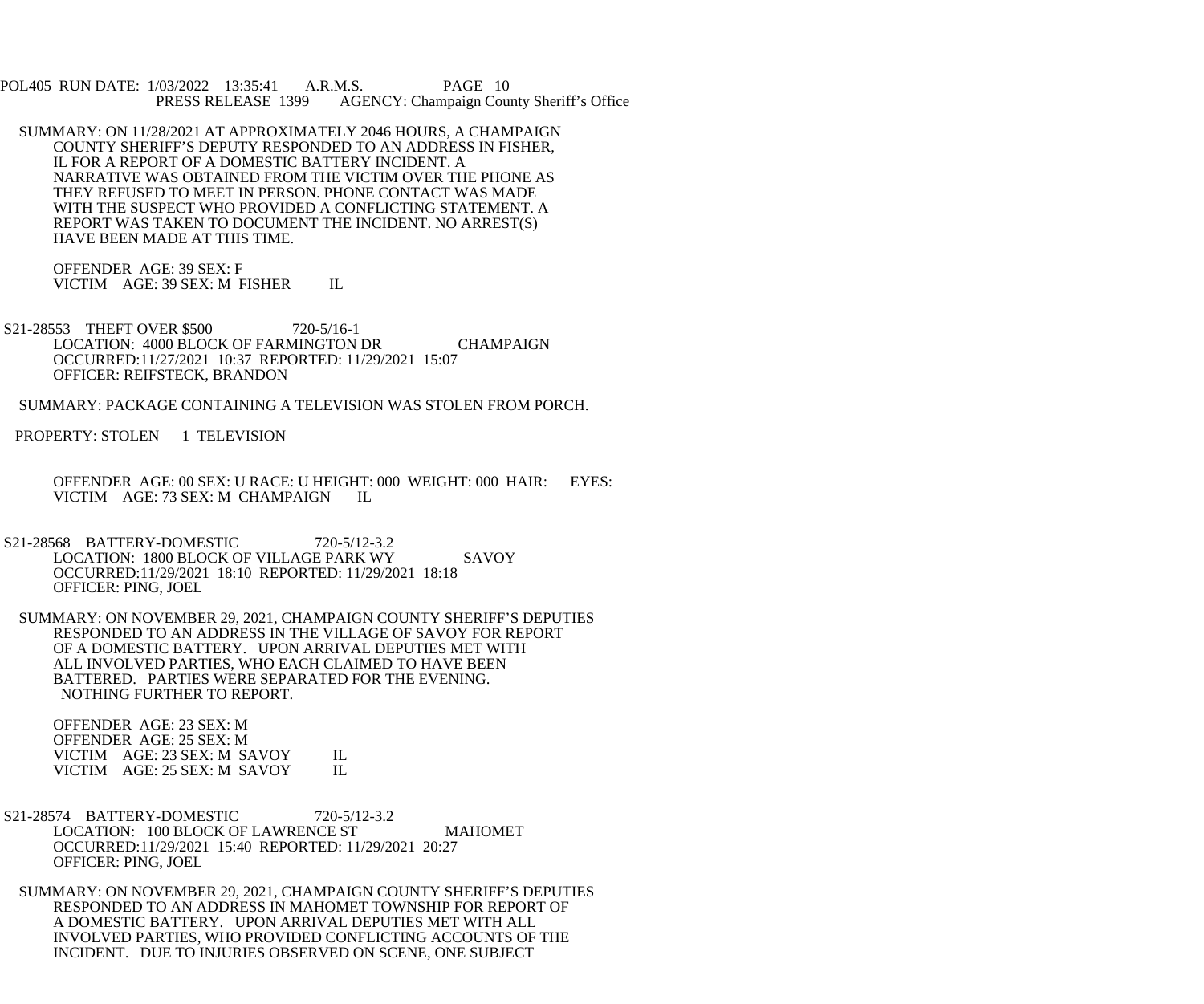POL405 RUN DATE: 1/03/2022 13:35:41 A.R.M.S. PAGE 11<br>PRESS RELEASE 1399 AGENCY: Champaign Cou AGENCY: Champaign County Sheriff's Office WAS ISSUED A NOTICE TO APPEAR IN COURT. NOTHING FURTHER TO REPORT.

PEOPLE: VICTIM AGE: 29 SEX: F MAHOMET IL

- ARRESTS: WHEATLEY DANNY D AGE: 33 SEX: M 162 LAWRENCE MAHOMET IL CHARGE: BATTERY-DOMESTIC 720-5/12-3.2 BATTERY-DOMESTIC CHARGE: BATTERY-DOMESTIC 720-5/12-3.2 BATTERY-DOMESTIC<br>AT: BY: PING. JOEL BY: PING, JOEL
- S21-28604 BATTERY-DOMESTIC 720-5/12-3.2 LOCATION: 1800 BLOCK OF VILLAGE PARK WY SAVOY OCCURRED:11/30/2021 9:55 REPORTED: 11/30/2021 9:57 OFFICER: CUMMINGS, MATTHEW
- SUMMARY: ON 11/30/21 AT APPROXIMATELY 1000 HOURS, CHAMPAIGN COUNTY SHERIFF DEPUTIES RESPONDED TO VILLAGE PARK WAY IN SAVOY FOR A REPORT OF AN ACTIVE DOMESTIC DISTURBANCE. UPON ARRIVAL, THE REPORTING PARTY REPORTED HIS EX-PARTNER ENTERED HIS RESIDENCE AND BATTERED HIM WITHOUT PERMISSION. FOLLOW-UP WAS CONDUCTED WITH THE OTHER HALF LATER THAT DAY. THERE WERE NO INJURIES OR ARRESTS.

 OFFENDER AGE: 23 SEX: M OFFENDER AGE: 25 SEX: M VICTIM AGE: 23 SEX: M SAVOY IL<br>VICTIM AGE: 25 SEX: M SAVOY IL VICTIM AGE: 25 SEX: M SAVOY

- S21-28730 PROBATION VIOLATION 730-5/5-6-4 UNLAWFUL POSS/USE WEAPON BY FELON 720-5/24-1.1 LOCATION: 400 BLOCK OF GLENN DRIVE URBANA OCCURRED:12/01/2021 11:47 REPORTED: 12/01/2021 11:48 OFFICER: REIFSTECK, AMANDA
- SUMMARY: ON 12/1/2021 AT APPROXIMATELY 0837 HOURS, CHAMPAIGN COUNTY SHERIFF DEPUTIES RECEIVED A CALL FROM A FEMALE WHO WANTED TO FOLLOW UP ON A PREVIOUS CASE. THIS FEMALE PROVIDED INFORMATION TO DEPUTIES THAT SHE FOUND A GUN IN HER RESIDENCE AND IT DOES NOT BELONG TO HER AND SHE BELIEVES IT BELONGS TO HER CHILDREN'S FATHER. DEPUTIES MADE CONTACT WITH THE MALE AT THE RESIDENCE AND ARRESTED HIM ON OUTSTANDING CHARGES ON A PREVIOUS CASE. WHILE AT THE RESIDENCE, THE FEMALE GAVE CONSENT TO DEPUTIES TO SEARCH THE HOUSE. DEPUTIES LOCATED SEVERAL WEAPONS INCLUDING A FIREARM.

PEOPLE: VICTIM SOCIETY

ARRESTS: JONES MARTEZ LAMONTE AGE: 28 SEX: M 405 E GLENN DR URBANA IL<br>CHARGE: PROBATION VIOLATION 730-5/5-6-4 PROBATION VIOLATION CHARGE: PROBATION VIOLATION 730-5/5-6-4 PROBATION VIOLATION<br>AT: 405 GLENN DRIVE BY: REIFSTECK. AMANDA BY: REIFSTECK, AMANDA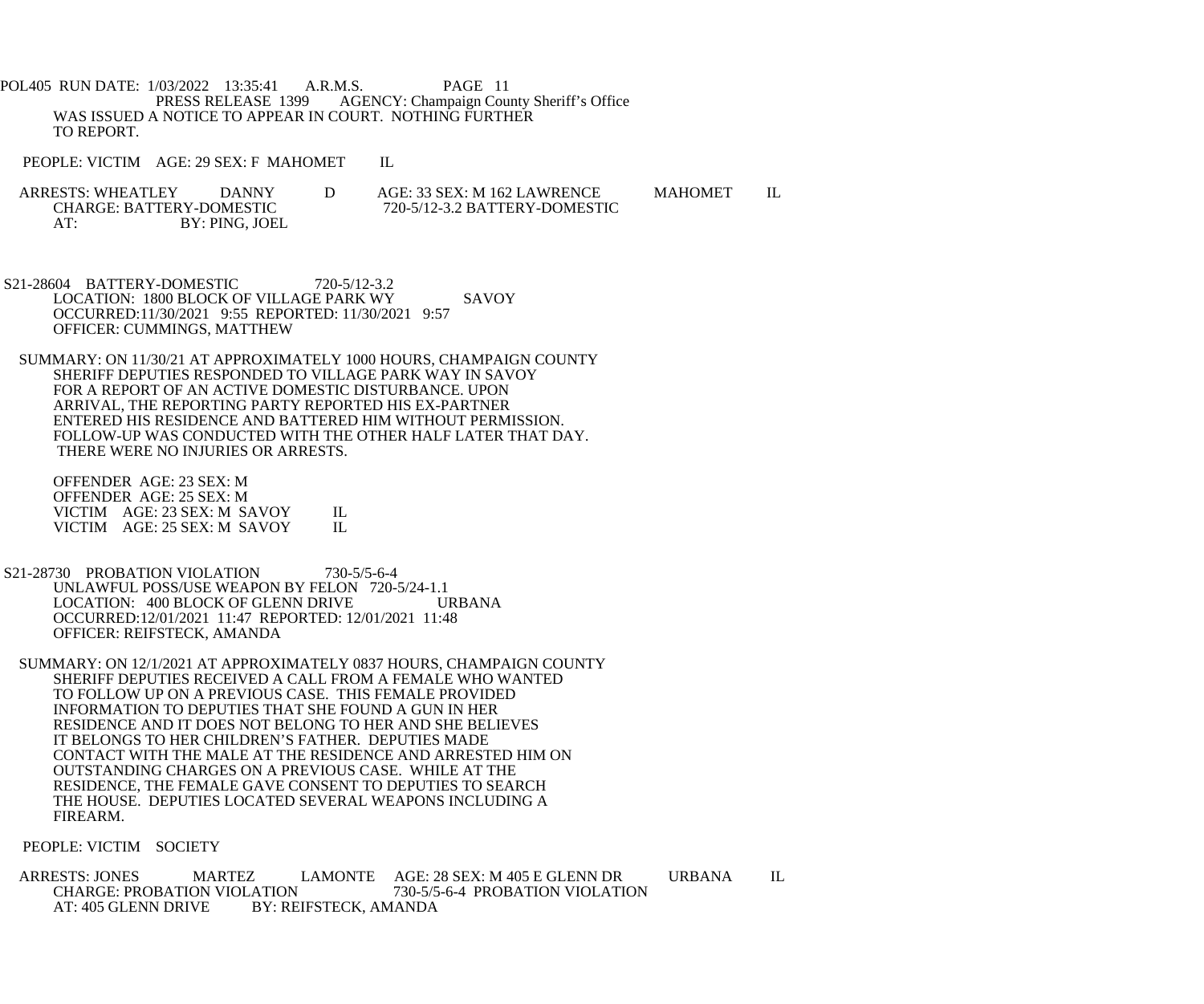POL405 RUN DATE: 1/03/2022 13:35:41 A.R.M.S. PAGE 12 PRESS RELEASE 1399 AGENCY: Champaign County Sheriff's Office JONES MARTEZ LAMONTE AGE: 28 SEX: M 405 E GLENN DR URBANA IL<br>CHARGE: UNLAWFUL POSS/USE WEAPON BY FELON 720-5/24-1.1 UNLAWFUL POSS/USE WEAPON CHARGE: UNLAWFUL POSS/USE WEAPON BY FELON<br>AT: 405 GLENN DRIVE BY: REIFSTECK. AMANDA BY: REIFSTECK, AMANDA

S21-28782 FUGITIVE FROM JUSTICE 725 ILCS 225/2 WARRANT-OUT OF STATE UNLAWFUL POSS/USE WEAPON BY FELON 720-5/24-1.1 AGGR UNLAWFUL USE OF WEAPON 720-5/24-1.6 LOCATION: 00 BLOCK OF 1000N @ 900E CHAMPAIGN OCCURRED:12/02/2021 1:00 REPORTED: 12/02/2021 1:02 OFFICER: CARLSON,CHRISTOPHER T

 SUMMARY: ON 12/02/2021 AT APPROXIMATELY 0100 HOURS CHAMPAIGN COUNTY SHERIFF DEPUTIES WERE DISPATCHED TO THE AREA OF 1000 N. AND 900 E. IN TOLONO TOWNSHIP FOR A MOTOR VEHICLE ACCIDENT. UPON INVESTIGATING, IT WAS LEARNED THAT THE DRIVER OF A BOX TRUCK WAS TRYING TO TURN AROUND AND WAS STUCK IN THE DITCH. THE DRIVER OF THE VEHICLE PROVIDED A FALSE NAME BEFORE EVENTUALLY FURNISHING THEIR CORRECT NAME. THE DRIVER WAS FOUND TO HAVE TO ACTIVE FULL EXTRADITION WARRANTS OUT OF TEXAS. THE DRIVER WAS ALSO FOUND TO BE IN POSSESSION OF A LOADED FIREARM. THE DRIVER WAS PLACED UNDER ARREST AND TRANSPORTED TO THE CHAMPAIGN COUNTY SATELLITE JAIL.

PEOPLE: VICTIM SOCIETY-WARRANTS/RECOVERED PROPERTY

ARRESTS: JACKSON GREGORY L AGE: 27 SEX: M 10800 KIPPWAY APT 1905 HOUSTON TX<br>CHARGE: FUGITIVE FROM JUSTICE 725 ILCS 225 FUGITIVE FROM JUSTICE CHARGE: FUGITIVE FROM JUSTICE<br>AT: 900E/1000N BY: CARLSON.CHRISTOPHER T BY: CARLSON.CHRISTOPHER T JACKSON GREGORY L AGE: 27 SEX: M 10800 KIPPWAY APT 1905 HOUSTON TX CHARGE: WARRANT-OUT OF STATE WARRANT WARRANT-OUT OF STATE<br>AT: 900E/1000N BY: CARLSON,CHRISTOPHER T BY: CARLSON, CHRISTOPHER T

S21-29627 THEFT OVER \$500 720-5/16-1<br>CRIMINAL DAMAGE TO PROPERTY 720-5/21-1 CRIMINAL DAMAGE TO PROPERTY<br>BURGLARY 720-5/19-1 BURGLARY 720-5/19-1<br>THEFT-MOTOR VEHICLE 720-5/16,625-5/4 THEFT-MOTOR VEHICLE 720-5/16,6<br>THEFT \$500 AND UNDER 720-5/16-1 THEFT \$500 AND UNDER LOCATION: 4400 BLOCK OF CARDINAL RD CHAMPAIGN OCCURRED:12/10/2021 16:34 REPORTED: 12/11/2021 16:37 OFFICER: REIFSTECK, CHASE

 SUMMARY: ON SATURDAY (12/11/21) AT APPROXIMATELY 1812 HRS, CHAMPAIGN COUNTY DEPUTY SHERIFFS WERE DISPATCHED TO A LOCAL TRUCKING BUSINESS FOR A REPORT OF A BURGLARY. UPON ARRIVAL, A NARRATIVE OF THE INCIDENT WAS OBTAINED FROM THE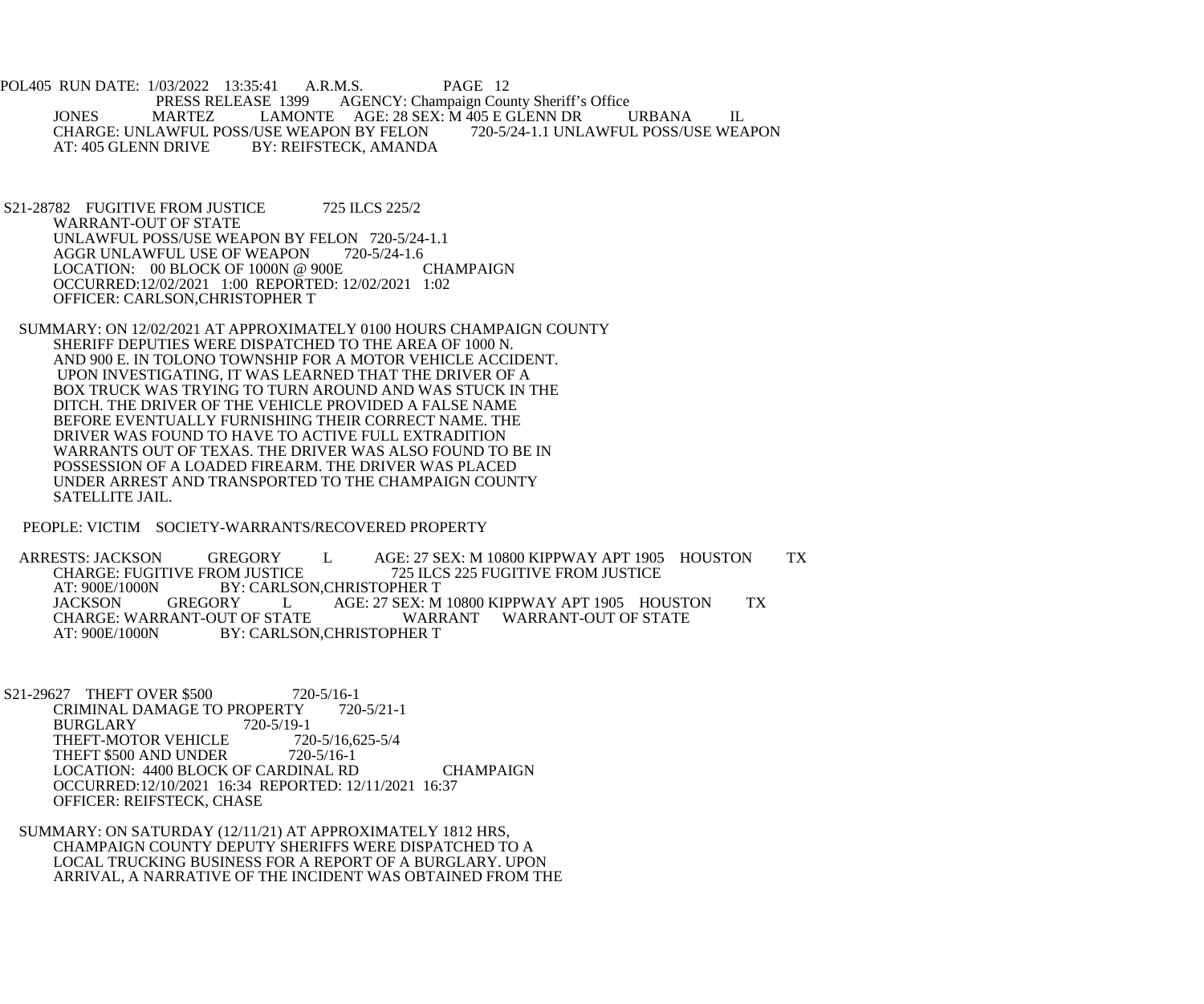POL405 RUN DATE: 1/03/2022 13:35:41 A.R.M.S. PAGE 13<br>PRESS RELEASE 1399 AGENCY: Champaign Cou AGENCY: Champaign County Sheriff's Office REPORTING PARTY AND VICTIM. DURING THIS INCIDENT, AN UNKNOWN SUSPECT ENTERED A COMMERCIAL BUSINESS BUILDING AND TOOK A LARGE AMOUNT OF TOOLS, ELECTRONICS, AND TOOL SETS WITHOUT PERMISSION. NO SUSPECTS HAVE BEEN IDENTIFIED AS OF THIS REPORT.

PROPERTY: STOLEN 1 TOOL

- STOLEN 1 ELECTRONIC EQUIPMENT
- STOLEN 1 TRAILER
- STOLEN 1 POWER TOOL-SHOP
- STOLEN 1 TOOL
- STOLEN 3 TOOL
- STOLEN 1 TOOL
- STOLEN 1 TOOL
- STOLEN 1 POWER TOOL-SHOP
- STOLEN 3 ELECTRONIC EQUIPMENT
- STOLEN 1 TOOL
- STOLEN 1 TOOL
- STOLEN 1 TOOL
- STOLEN 1 TOOL
- STOLEN 1 TOOL
- STOLEN 1 POWER TOOL-SHOP
- STOLEN 1 TOOL
- STOLEN 1 TOOL
- STOLEN 1 ELECTRONIC EQUIPMENT
- STOLEN 1 TOOL
- STOLEN 1 TOOL
- STOLEN 1 TOOL
- STOLEN 1 TOOL
- STOLEN 1 TOOL
- 
- DAMAGED 1 DOOR / FRAME